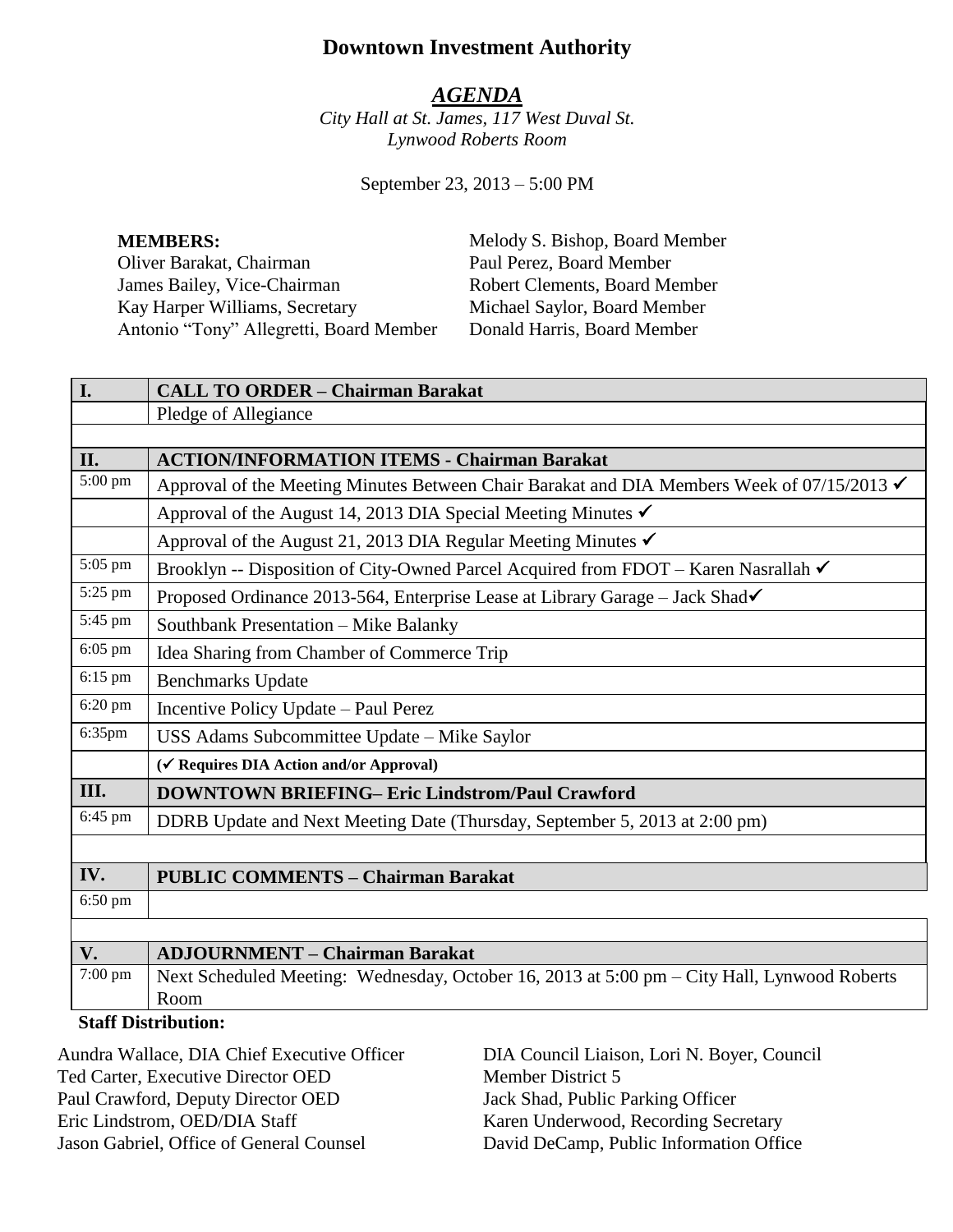

**Downtown Investment Authority**

**City Hall at St. James 117 West Duval St., Lynwood Roberts Room**

*Wednesday, September 23, 2013 – 5:00 p.m.*

# *MEETING MINUTES*

**Board Members Present:** Chairman O. Barakat, D. Harris, J. Bailey, M. Bishop, R. Clements, M. Saylor, T. Allegretti, P. Perez, and Kay Harper Williams

**Board Members Not Present:** None

**Office of General Counsel:** John Sawyer

**Council Members Present:** Council Member Lori Boyer, District 5

**Attendees:** Paul Crawford, Deputy Director; Karen Nasrallah, OED Staff; Alex Rudzinski, OED Staff; Jack Shad, Office of Public Parking; and Karen Underwood, Recording Secretary

## **I. CALL TO ORDER**

Chairman Barakat called the meeting to order at approximately 5:03 p.m.

## **II. ACTION ITEMS/INFORMATION ITEMS**

#### **APPROVAL OF MINUTES:**

## **THE DIA CHAIRMAN'S MEETING, JULY 15, 2013, APPROVED UNANIMOUSLY 8-0**

## **THE DIA SPECIAL DIA MEETING AUGUST 14, 2013, APPROVED UNANIMOUSLY 8-0**

## **THE DIA REGULAR MEETING AUGUST 21, 2013, APPROVED UNANIMOUSLY 8-0**

Board Member Bishop arrived at 5:14 p.m.

## **IDEA SHARING FROM CHAMBER OF COMMERCE TRIP**

Chairman Oliver Barakat stated that he, Aundra Wallace, and Board Member Tony Allegretti attended the Chamber of Commerce Trip in Charlotte, South Carolina last week. At the end of the trip, there were several breakout sessions and one of the sessions was relating to downtown. There was a lot of passion and energy. There is over 10,000 residential units downtown, with a vacancy rate of 8 percent. The rentals units are \$2.00 per square foot. Their Chamber, downtown, and tourism professionals heavily collaborate with one another. There appeared to be a constant line of communication through advisory boards or special councils; they are proficient in working together. Jacksonville, Florida could certainly improve in that arena. He addressed that the Board needs to remain on the same page when it comes to economic development, transparency, communication, and collaboration. They consistently did ten-year plans.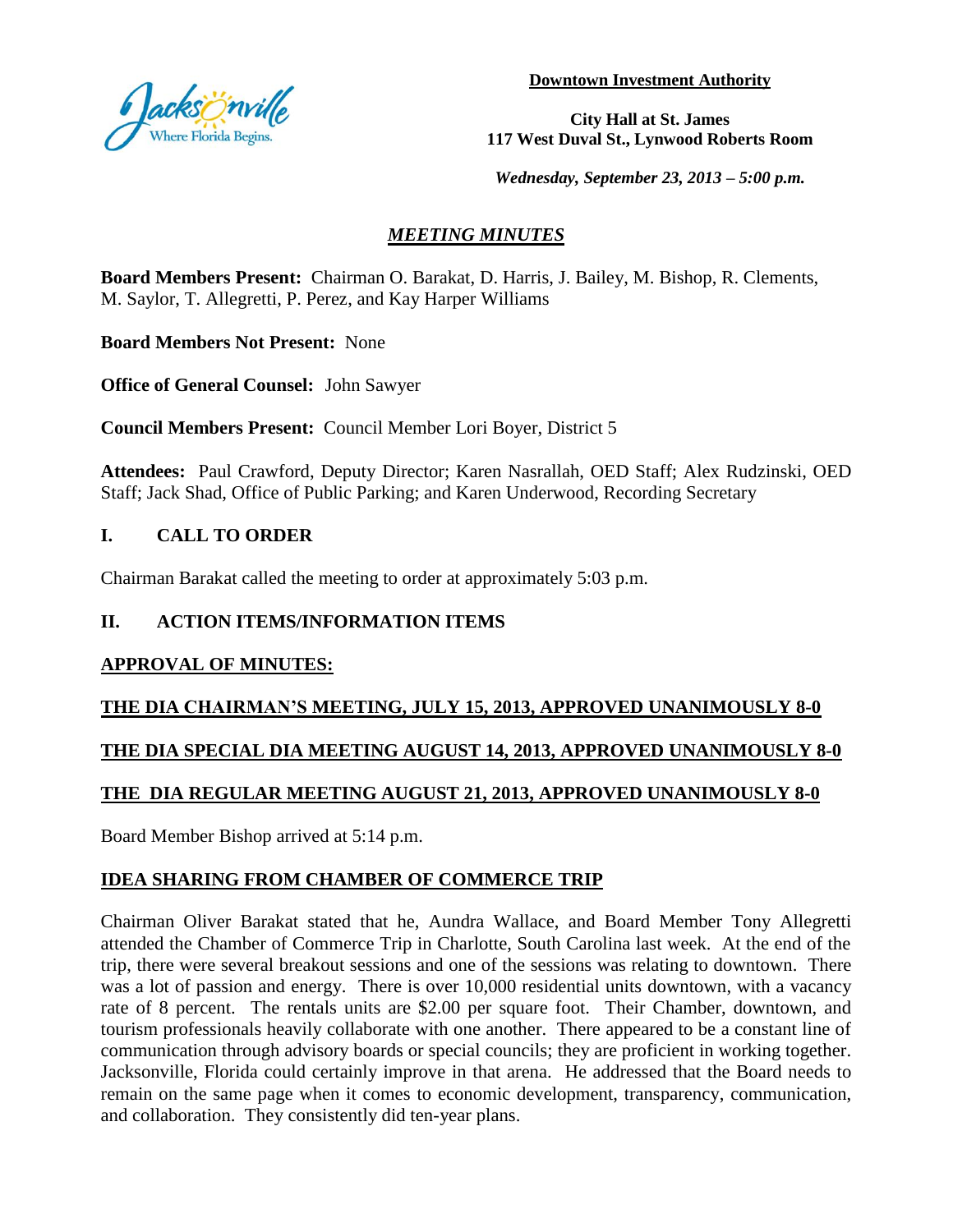The plans discussed were from 1960, 1970, 1980, 1990, and 2000. From Jacksonville, the breakout sessions that evolved were business improvement plans and the CRA Plan update. There is a desire to know when the DIA meetings take place and to inform them of when they occur. Chairman Barakat asked the Board to think through how to develop outreach during this planning process and receive stakeholder input. There was an idea of calling a council of stakeholders that would advise the DIA. The DMC, DVI's Chamber Downtown Council, Tourism, and JTA would come together as an advisory council and stay connected with the DIA.

Aundra Wallace added to Chairman Barakat's comments. Vision and planning was seen consistently throughout Charlotte, NC regardless of leadership changes at the civic level, corporate level and politically. There are twenty-five projects underway, 50 Percent rentals, and homeownership ages ranging from 22 to 40 years of age.

Board Member Allegretti commented that Charlotte is very creative at revenue generation. The Levine Center for the Arts, a massive art district, leverages a rental car tax. They rely heavily on tourist development funds. With the projects coming up, 25000 residents downtown will be reached by 2015. Referencing the CRA, their former mayor provided a timeline explanation of all of their plans. He also stated that going through decade-by-decade was very interesting and this board could benefit from that timeline. Lara Diettrech responded that they are already in that process.

Aundra Wallace stated that the key point was when they started in the 1960s, and when they got to the 70s they looked at what they had and had not accomplished and determined why that did not take place from a market condition or from a basic city aspect. The next ten years was driven by what did not take place in the past. Their benchmarks were in place and each decade they were moving forward.

Board Member Bishop asked if it was possible if something similar could occur with the City Council, where council members are on various boards and each of the members represent those groups for purpose the of relaying that information to the DIA.

# **BROOKLYN DISPOSITION OF CITY-OWNED PARCEL ACQUIRED FROM FDOT**

Karen Nasrallah, OED Staff, provided an overview of the disposition of property in Brooklyn (FDOT Parcel).

Chairman Barakat stated that Karen Nasrallah was requesting that the Board authorize the sale of this property to Pope and Land. Ms. Nasrallah responded yes. He stated that this property would be sold from Florida Department of Transportation (FDOT) to the City of Jacksonville once titles transferred into the City's name to complete their project. Karen Nasrallah commented that this is needed for the retail portion of their project.

Board Member Bishop wanted clarification regarding this one sale and asked if this related only to that transaction.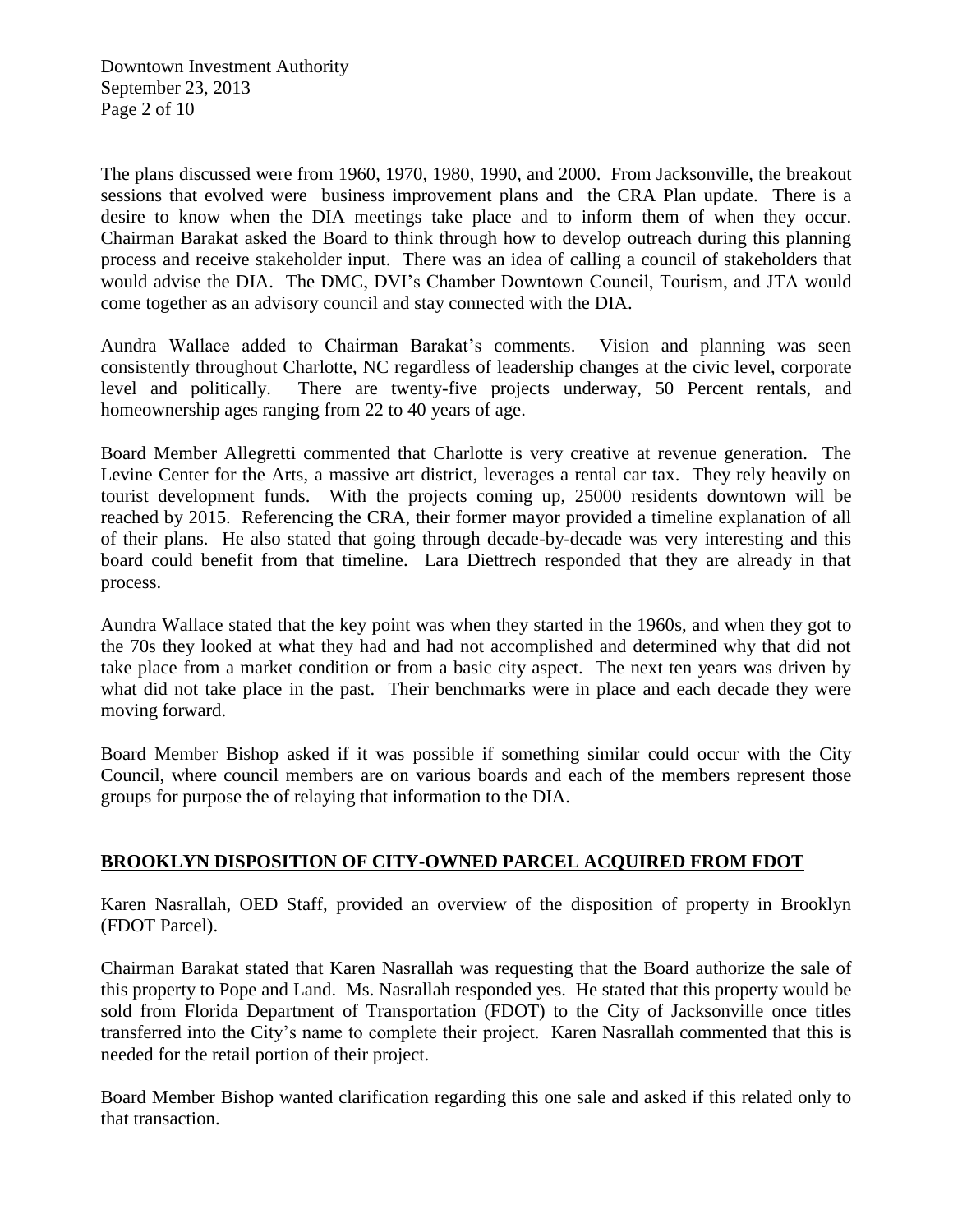Downtown Investment Authority September 23, 2013 Page 3 of 10

#### **A MOTION WAS MADE BY BOARD MEMBER BISHOP AND SECONDED BY BOARD MEMBER HARRIS, APPROVING THE DISPOSITION OF CITY-OWNED PARCEL ACQUIRED FROM FDOT. THE MOTION PASSED UNANIMOUSLY 9-0-0.**

#### **PROPOSED ORDINANCE 2013-564, ENTERPRISE LEASE AT LIBRARY GARAGE**

Jack Shad, Public Parking Officer, presented the Enterprise lease at the library garage. He explained that the library garage was built during the Better Jacksonville Plan and was operated by a private company until June of 2013 when it was taken over by the Office of Public Parking. This garage has 18,000 square feet of retail space that has never been leased. The public parking department has negotiated with Enterprise Rent-A-Car and the basic lease information was provided to the Board members.

Discussion/comments from the Board:

Board Member Harris asked what the approximate cost was and wanted to know if they were building all of the retail space for a specific amount. Mr. Shad responded that 1,100 square feet would be on the corner of Duval and Main Street. A storefront will be opened on Duval Street. Their portion of the build out is estimated at almost \$89,000. Board Member Harris asked how many parking spaces there would be. Mr. Shad responded that there would be 26 parking spaces.

Board Member Bishop asked what the comparable rate downtown was and if it is reasonable for a corner of tenant space on Main Street. Chairman Barakat commented that he would be more comfortable with the rate off the corner than on the corner. Main Street is not highly desirable for storefront retail. The rate for a corner space could be higher because corner spaces could generate 20 to 30 percent higher rates. He commented that these rates are in line for off-corner spaces.

Mr. Shad noted that this bill was presented to the Finance Committee and the Recreation Community Development Committee on Tuesday of last week.

Board Member Bishop asked if the signage went through DDRB. Mr. Shad responded that the signage has not gone through DDRB; it would have to be approved in accordance with the sign ordinance before anything can be installed. There is language in the lease that states that any final signage must be approved through the normal channels.

Mr. Bailey asked about the pricing of the spaces. Mr. Shad responded that the spaces are \$45 per month. According to the lease, at each renewal period the current price of spaces in the garage are 20 percent less.

Steven Overgard, Group Operations Manager at Enterprise Rent-A-Car, stated that 50 years ago, they started in body and repair shops and the business has grown substantially. Many people do not know that Enterprise is not located downtown. The Omni Hotel would have been a great space; however, they have outgrown what they are able to do at that location and needed to take it to the next level to be part of downtown. Jim Bailey commented that he hopes this was well thought out.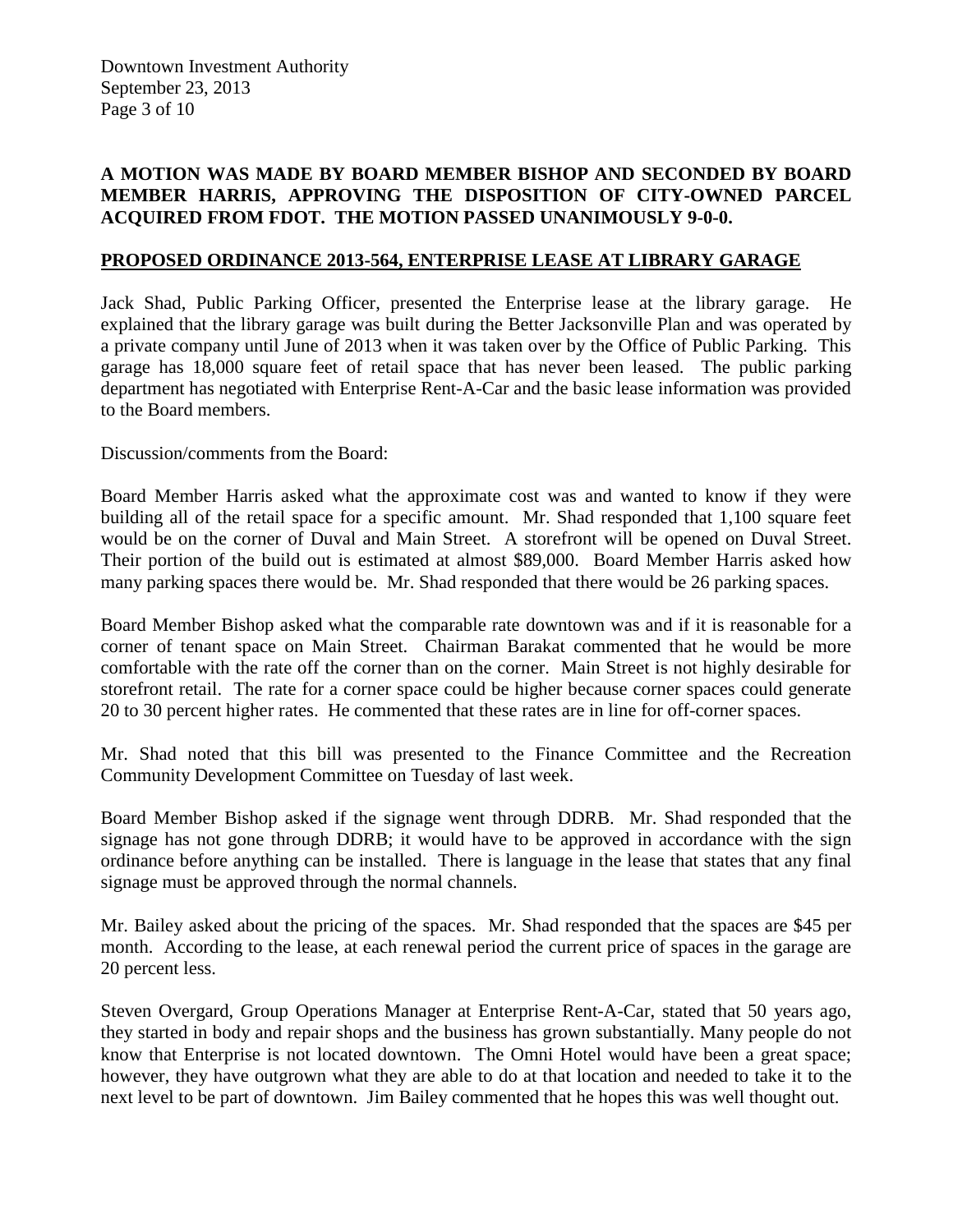Downtown Investment Authority September 23, 2013 Page 4 of 10

Board Member Harris stated that this was a great opportunity.

Board Member Harper Williams stated that she has concerns about the lease. She understands needing to lease the garage space and having the signs visible on Main Street downtown, but felt that the numbers needed to be reviewed. Mr. Shad commented that the City did sign a lease two years ago with the US Green Building Council at a free rate and they have never been able to get the funds together to get their buildout. He pointed out it is a separate space but remains empty. Board Member Harper Williams has concerns regarding the time lines while the rates continue to be dramatically lower than the going rate downtown.

Board Member Bishop wanted clarification and asked Mr. Shad if they wanted the DIA to support it and to present to the City Council. Chairman Barakat responded that it was an action to accept or reject. Board Member Bishop asked where they clean the vehicles and are if all of the requirements were being met. Mr. Shad responded that there is a proposal for a car wash, which would be at the back of the parking area with a system that collects the used water and ensures that it is treated properly to prevent the water from going into the storm drains. Steven Overgard commented that it was a hand-wash process and anything that drips down would be contained in a water separator.

Council Member Boyer inquired if the Board either wanted to have the item disapproved or to ask the Council not to act on it tomorrow night and that she would be happy to carry that message to Finance agenda meeting tomorrow. She would ask that it would be rereferred with any suggested amendments. She asked Jack Shad how many spaces there were in the library garage total. Mr. Shad responded 625 spaces. She then asked are leased to the JEA. Mr. Shad responded that they do not lease any directly to JEA. Council Member Boyer asked about the 625 spaces in the garage and how many are leased. Mr. Shad responded over 300. Council Member Boyer stated she has had a number of emails indicating that there are not many spaces available in that garage and she had a concern about how many spaces were being leased to Enterprise and if there would be public parking available. Mr. Shad pointed out that after the leased is signed, there would continue to be 250 to 300 public parking spaces available.

Aundra Wallace mentioned that he would prefer the documents to come to the board first before going through the committee. Questions could be asked at the DIA meeting first.

Mr. Bailey assumed that parking would at some point go back to the DIA. Paul Crawford replied that when the ordinance was approved, parking was considered to be under the DIA but was never allocated to the Board Chairman Barakat noted that that is something that needed to be addressed in our plans.

Chairman Barakat suggested the Board to make a motion to accept as proposed, reject, or accept the ordinance with conditions.

Chairman Barakat asked Steven Overgaard what the lease amount of the term was needed to fix the rate. There is a 20-year rate.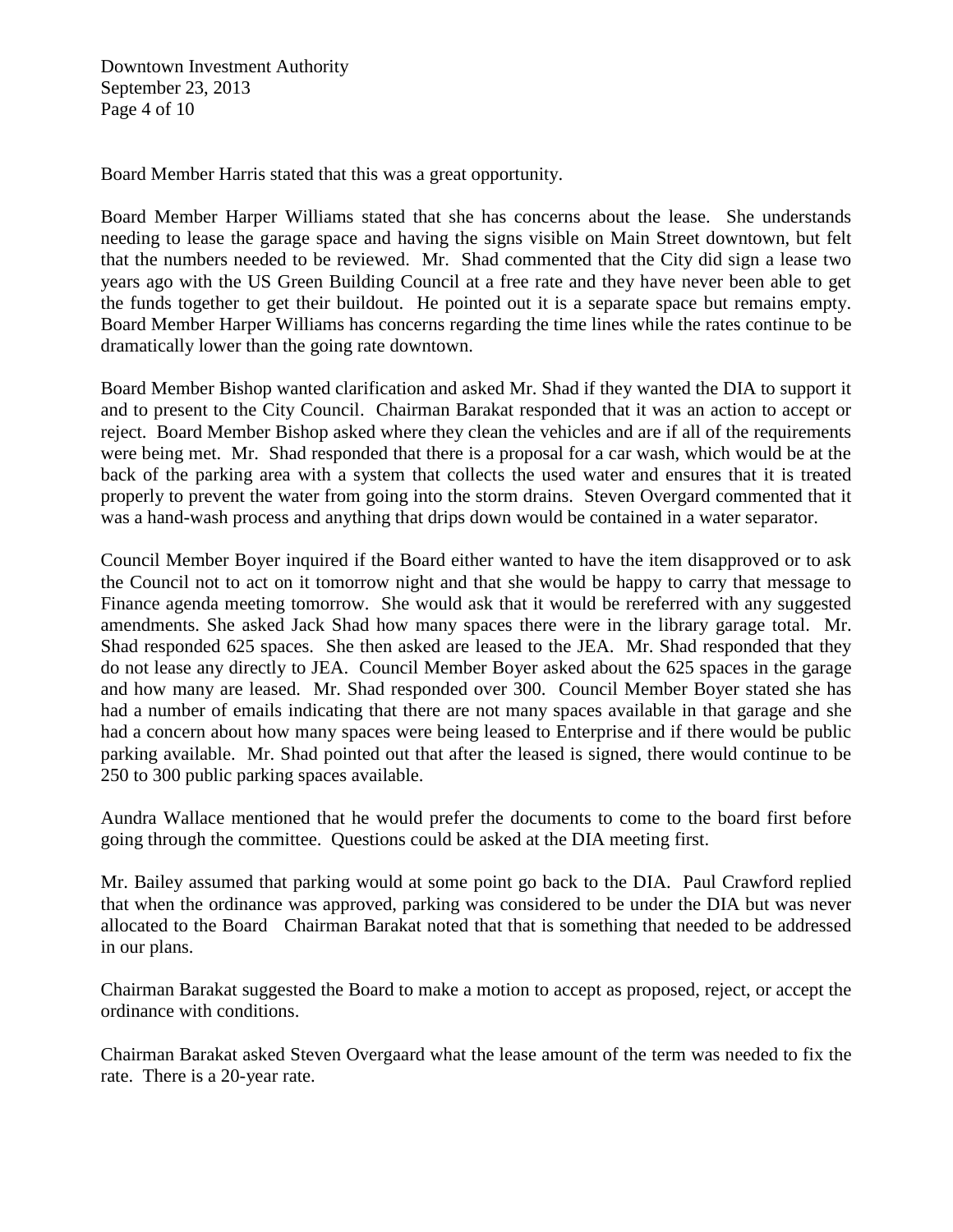Council Member Boyer stated as long as there is an approval with conditions, her action tomorrow would be to recommend Ordinance 2013-564 to be referred to committee to consider the Boards recommendations.

Board Member Harris wanted clarification that there was not a 2 percent increase every year

Member Harper Williams commented to the Board that the tenant improvements over 15 years amount to \$238 a month.

Aundra Wallace suggested that if this was not a pressing matter now, for the Enterprise lease offer, that the Board should defer this item until the next DIA meeting in October. He stated that the City Council needs to be fully engaged with all of the above-mentioned information following.

#### **A MOTION WAS MADE BY BOARD MEMBER HARRIS AND SECONDED BY BOARD MEMBER SAYLOR APPROVING THE ENTERPRISE LEASE BUSINESS TERMS AS PROPOSED EXCEPT ALL OF THE RENEWAL TERMS SHALL BE AT MARKET LEASE RATES. THE MOTION PASSED UNANIMOUSLY 8-0-0.**

## **SOUTH BANK PRESENTATION**

Mike Balanky, President of Chase Properties, presented the South bank improvements to the development of Riverplace Boulevard. He stated that the initiative began year ago by area residents, businesses, and property owners as a solution to the dangerous driving conditions on Riverplace Boulevard.

Concerned citizens conducted the first of two town hall meetings to discuss the problems and opportunities associated with Riverplace Boulevard. All in attendance showed strong community support with over 100 people in attendance. There were representatives from Gate Riverplace Towers, Downtown Vision Inc., (DVI), Jacksonville Business Journal, and a representative from First Coast News. There have been numerous delays largely due to JTA's Bus Rapid Transit Route, which was originally designed to go on that particular leg of Riverplace Boulevard. Thanks to the leadership of JTA's new executive director, Nat Ford, this is no longer an issue. After receiving feedback from area residents and businesses that have successfully lobbied and received an exemption for the Riverplace Boulevard extension, JTA has recently given Riverplace Boulevard Association their support to proceed with the proposed improvements. The improvements are comparable to the improvements on San Marco Boulevard and these improvements will enhance the South bank as well as the North bank development by providing a safe and more attractive experience with much needed additional parking. The proposed improvements include reducing distances between lanes by way of landscape medians, pedestrian crossings, and dozens of angled parking spaces. This would create traffic calming, resulting in a much safer pedestrian experience and property value enhancements to the front-door appearance into our downtown to attract new people to our area as well as enhanced property values. These improvements would provide a catalyst of the 70-plus acres of potential development at the Wyndham, School Board, and JEA site.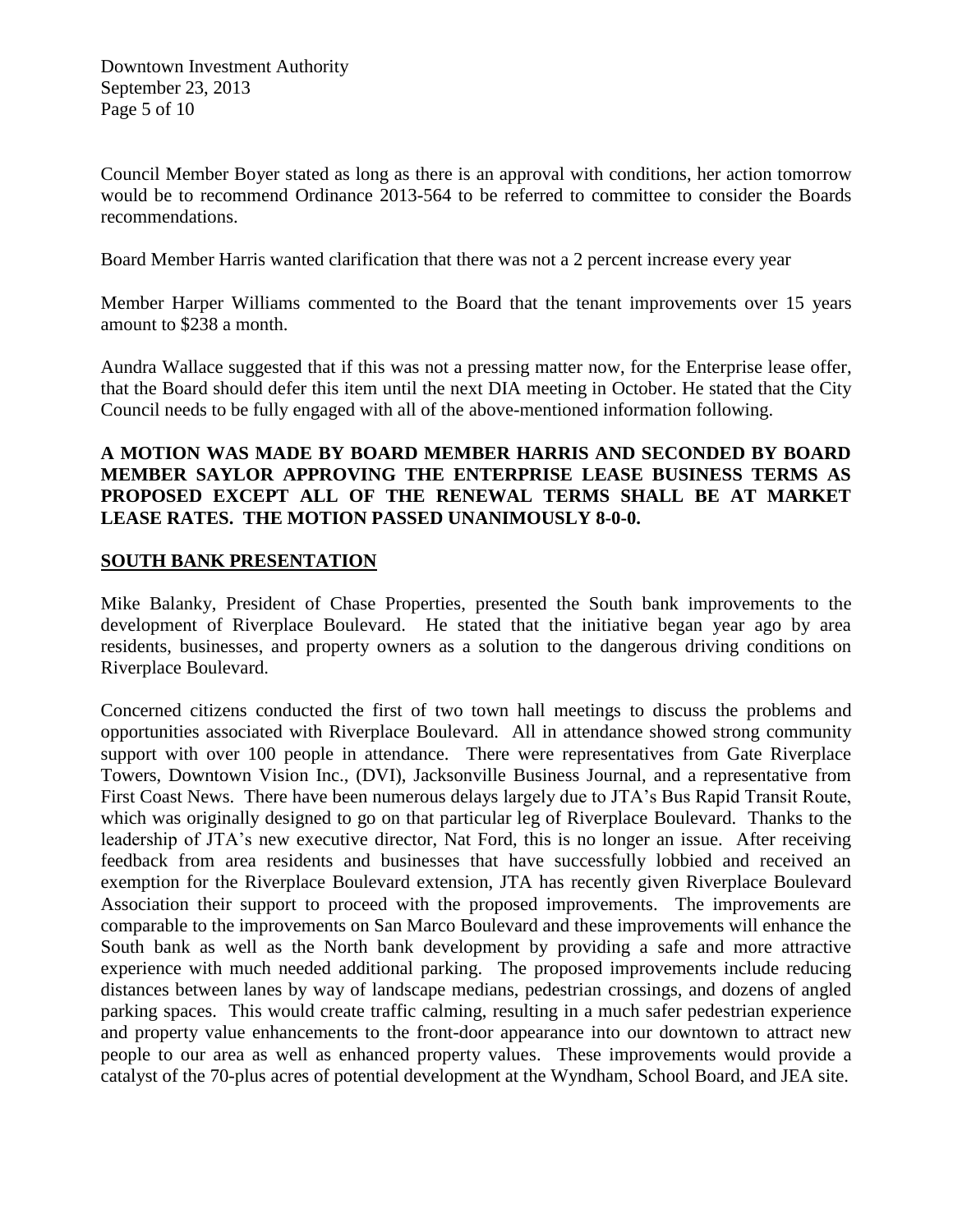Downtown Investment Authority September 23, 2013 Page 6 of 10

Mr. Balanky is asking the DIA to endorse and adopt this worthy cause. It is his understanding that this project could be funded through the South bank redevelopment plan and part of that plan needs to have seed money to hire a qualified consultant for the initial design and engineering.

Discussion/comments from the Board:

Chairman Barakat commented that this project relates to the Board's conversation regarding the Southbank TIF. The Board needs to determine where the money should go or it would be reallocated towards the General Fund in the next budget cycle. This will entail Aundra Wallace to sit with the departments within the City to determine costs and whether the TIF has ample funds or if other funds might be required.

Board Member Bishop asked Mr. Balanky if he has been in contact with the JTA or Public Works regarding the study. Mr. Balanky responded that he has not had any direct dialogue on this topic but both entities are aware of the potential improvements.

Council Member Boyer commented that when the JTA received word from the federal government that they no longer had to do the dedicated rapid transit lane, the communication back was that they were free to move forward with the pedestrian and bicycle improvements, that it would be appropriate as a Public Works project under the circumstances.

Board Member Harris asked Mr. Balanky if they had similar designers as the San Marco Square and inquired if he any renderings of how it would look. Mr. Balanky responded yes, but was unable to bring the renderings with him and will be happy to share some of those with the board in the future. There has been a huge pro bono effort from many different people to help this initiative, just as in the case of San Marco Square.

Board Member Harris asked if he had been in contact with the consultant and what the plan would look like. Mr. Balanky responded that there has been alot of input from several engineers. Chairman Barakat stated what he is contemplating does conform to the existing plan. Lara Diettriech noted that they have not been in contact and it is not in the current plans and would have to be considered by the Board and committee. Chairman Barakat would like authorization for Aundra Wallace to initiate the due diligence to sit down with the key stakeholder's which is the Department of Public Works, and to begin to determine the liability of this project, costs, and getting further designs to see if the board would like to use the TIF proceeds toward this project. In other, words to officially put it on our project list. Board Member Bishop commented that the Board needs to be prepared by next month to recommend expenditures to Public Works so they can move forward on the initial engineering design.

Board Member Harris suggested the Board to look at all of the projects on the South bank that would evolve over the next five to ten years.

The Board authorized Mr. Wallace to initiate due diligence on the proposed Riverplace Blvd improvements.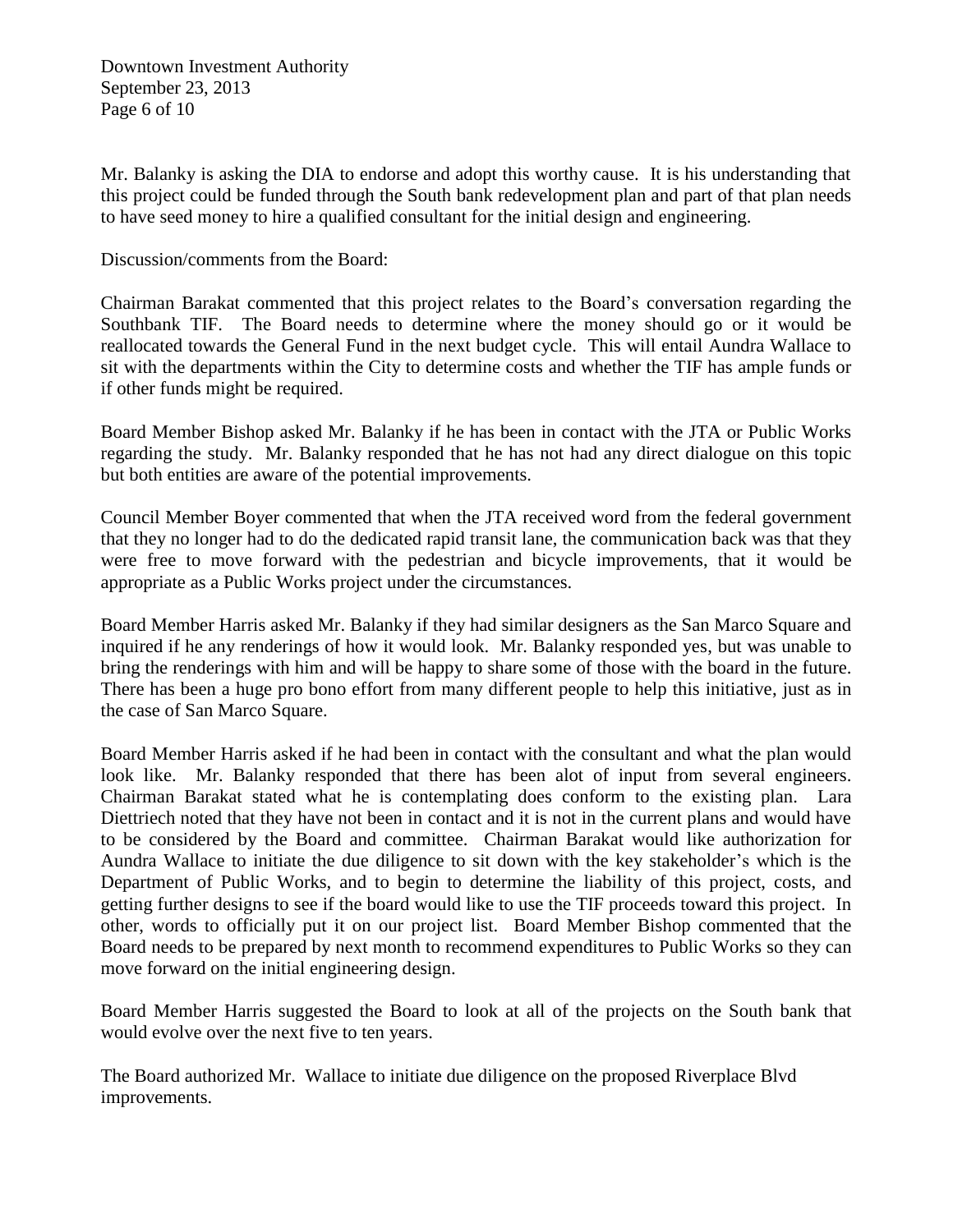Downtown Investment Authority September 23, 2013 Page 7 of 10

Council Member Boyer informed the members that Mr. Wallace should also coordinate with Denise Chaplick, bicycle pedestrian coordinator.

Mr. Balanky requested to be on the DIA agenda twice during the CRA Committee meeting in order to be able to make the presentation in reference to the CRA Plan and was directed to attend the regular meeting.

Council Member Boyer noted the \$132,000 in this year's budget and stated that by March the Board needs to figure out what to do with the \$1 million and a half in the South bank tax increment district because to get it appropriated through Council and have the plan done it needs to be executed well before the budget is proposed for next year.

#### **BENCHMARKS UPDATE**

Chairman Barakat suggested deferring this item for another 30 days to help format the redevelopment and business plan.

## **INCENTIVE POLICY UPDATE**

Board Member Perez called an Economy meeting on September 3, 2013 to discuss what the existing sources of funds are as well as to review or discuss what other sources of funding were available. The discussion was centered on the Public Investment Policy, which is currently being updated by the Office of Economic Development (OED). Direction is needed to be provided to Aundra Wallace on whether that Public Investment Policy would be finalized during the first quarter of 2014, whether the downtown part of that is separate from or built into the Public Investment Policy. He suggested that if the board has any comments or thoughts regarding that issue to discuss with Aundra Wallace and Paul Crawford and ask them about the pros and cons. The Board needs to focus on this in the next month or so. He and Aundra Wallace met separately outside of the committee meeting to discuss other sources of funding that might be available for the DIA going forward.

Aundra Wallace stated that other cities have utilized the Section 108 loan fund, which is based upon the Community Development Block Grant funds that come into the city. If the loan defaults, it would hurt your Community Development Block Grant (CDBG) allocation and other programs that are utilizing the money from the other cities.

Member Perez stated that he would talk to Aundra Wallace about what is needed to be done in terms of recommending supporting the Public Investment Policy.

Council Member Boyer referenced draft legislation proposed a year ago modifying the Public Investment Policy but was withdrawn. She stated that someone should look at a base document. That document should provide some information on where the OED is going.

Tony Robbins, AICP Senior Planner, commented as the CRA and DIA Planning consultant, that they will be including Ordinance 2012-213 as a starting point. Their direction and intent is to have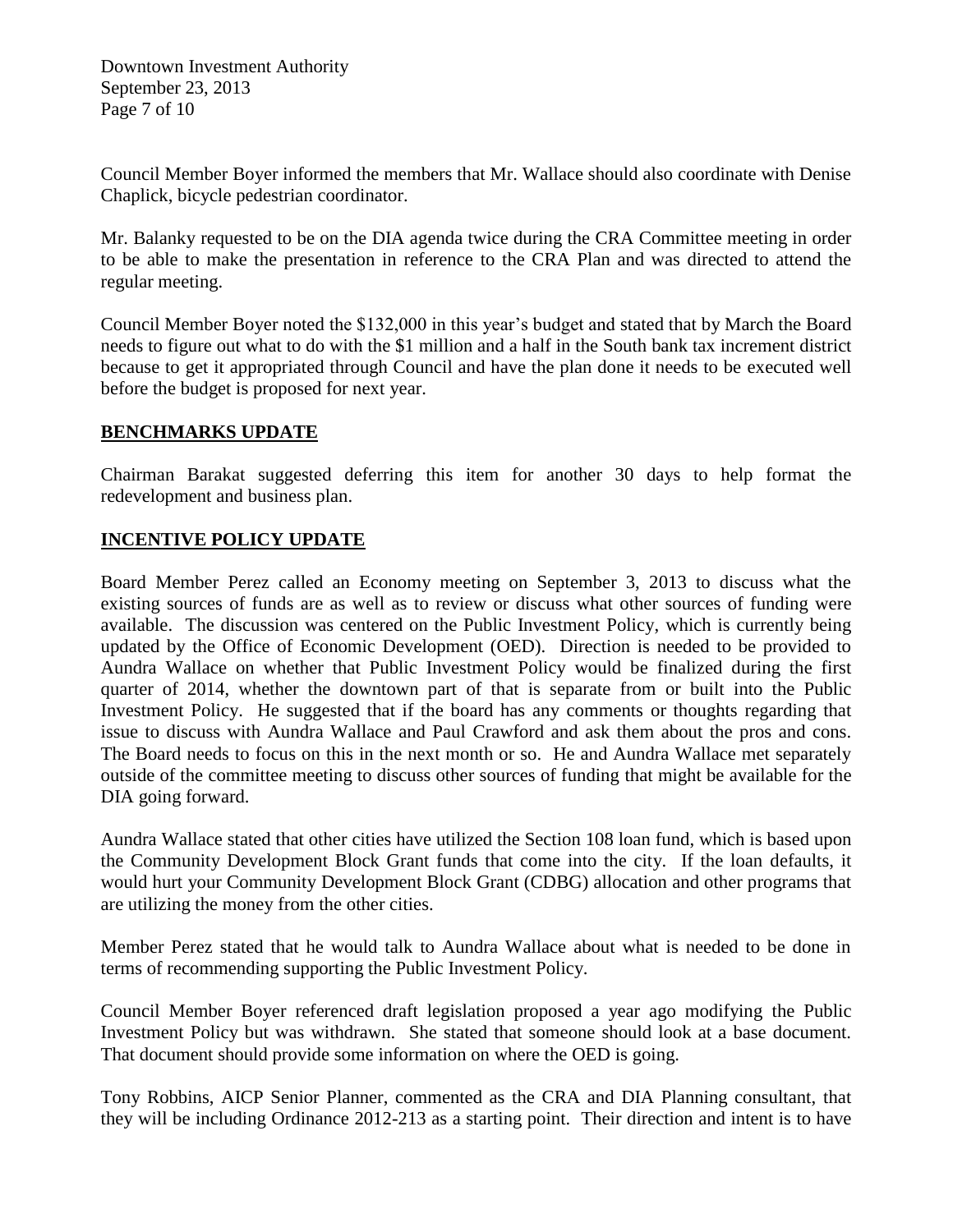Downtown Investment Authority September 23, 2013 Page 8 of 10

the DIA downtown incentives be different from the OED policy. They can find out the risk or dangers in not being included in the OED policy. Board Member Perez would like to know how that affects the DIA incentive policy and procedures.

#### **USS ADAMS SUBCOMMITTEE UPDATE**

Board Member Saylor's USS Adams Subcommittee met on September 13, 2013. They discovered some problems in the revenue side of the analysis and sent them back to allow more time to conduct further research. They will be reconvening with the committee this coming week. They will need some waterfront improvement capital funding; the City could sponsor a loan to do the berth improvements and weatherproofing. The will come back and report to the Board at a future date later.

## **CRA PLAN UPDATE**

Board Member Bishop provided an update that the consultants have been working with the Bard and making presentations. She reminded the members to forward input to Lara and Tony.

Tony Robbins reminded the board that the meeting has been rescheduled from Wednesday, September 25 to Friday September 27 at 3pm. The kickoff of the planning month in October will begin with input from the stakeholders and people from Jacksonville at large. Board Member Bishop stressed to the board that it is very important for all members to attend. These workshops are intended to solicit input and provide bite-sized morsels of the plan that will be received over the holidays to get feedback. She stated that the only way to receive input is to provide information. Lara Diettrech stated that timing is important and input is needed as quickly as possible.

## **DISCUSSION OF COUNCIL BILL TO SELL DOWNTOWN ASSETS TO REDUCE CITY DEBT**

Chairman Barakat addressed Ordinance 2013-669. The bill declares as surplus and authorizes the conveyance to the Police and Fire Pension Fund the following City properties: Jacksonville Shipyards (750 and 950 E. Bay Street); old county courthouse (330 E. Bay Street); old City Hall (220 E. Bay Street); Main and Forsyth parking lot (Main and Forsyth streets); Water Street parking garage (541 W. Water Street); and the block bounded by Pearl, Adams, Julia and Monroe Streets (vacant lot south of the old Federal Courthouse/new State Attorney's Office, building – acquired as a portion of the new county courthouse site).

Chairman Barakat stated if this bill were approved, it would alter what the Board could say and do. If this were sold to a non-city entity, the DIA would not have any control over it. The Board should be mindful of some items before City Council tomorrow night.

Chairman Barakat opened the discussion.

Council Member Boyer informed the Board that the Council President is not going to allow this to be heard as an emergency and would only be heard as an emergency if it were two-thirds of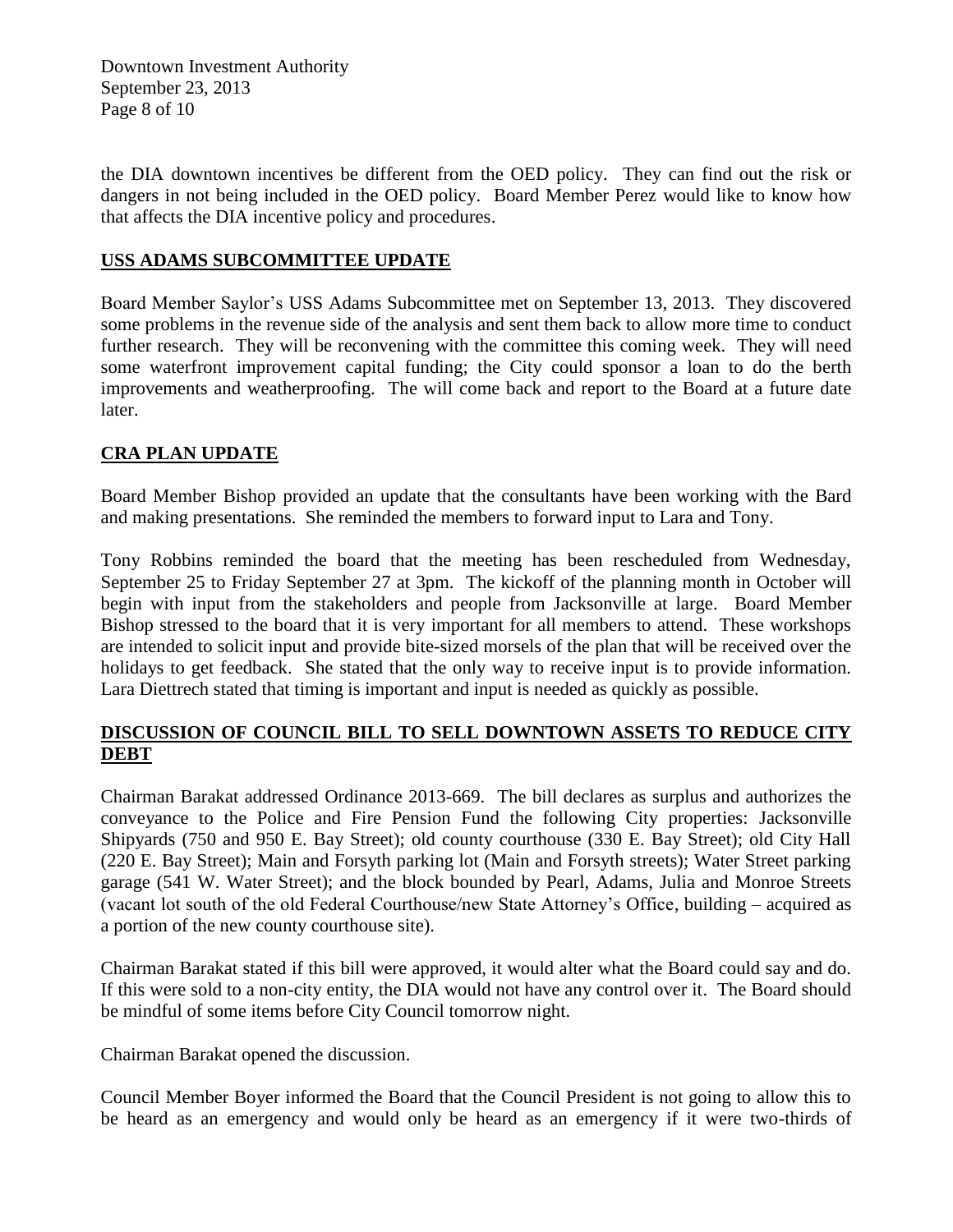Downtown Investment Authority September 23, 2013 Page 9 of 10

majority to override the Council President. Based on various comments from news reports, there are not two-thirds of the council members that would support this on an emergency basis. She also commented that it is definitely a consideration that the Pension Reform Task Force and the Civic Council review as to whether some asset transfer is part of the pension solution. She pointed out to the Board that later it would not be bad for the Board to come up with a position or a thought on how to respond generally to the transfer of downtown assets. A comment from the Mayor's administration was that they would like to see this bill deferred until the Pension Reform Task Force completes its work, which is to start in January or February 2014.

## **HEMMING PLAZA UPDATE**

Mr. Wallace provided an update from the September 12, 2013 Hemming Plaza RFP meeting with Council President Gulliford and Council Member Denise Lee. He had a conversation with Kelly Boree, Director of Parks, and Recreation, today and she informed him that she would provide a revised RFP back to the Board before the next regularly scheduled meeting. The Board needs to provide input, then the DIA's input, then to OGC, to Risk Management, then to Procurement, and this RFP may be completed sometime in the month of November.

Council Member Lori Boyer addressed the procedure. She informed the Board that the DDRB and the DIA function like the LUZ committee and the City Council with respect to downtown properties. This would be a quasi-judicial matter and can have meetings but would need to keep track of whom you met with, when you met with them, and what was discussed so it could be disclosed on the record. The level of formality of the procedure is way above the board's current meeting structure and she wanted the Board to be prepared for this. The LUZ committee has a workshop scheduled on October 2, 2013, at 1pm, in the Council Chambers, that will address and discuss all of the various supplemental agreements that pertain to the billboard companies. It would be very informational to those who wanted to attend.

## **III. DOWNTOWN BRIEFING**

Mrs. Rudzinski provided an update from the September 5, 2013 DDRB meeting.

# **IV. PUBLIC COMMENTS**

The floor was open for public comments.

Jennifer Hewett-Apperson, Downtown Vision Inc. (DVI), Director of District Services, provided a brief overview on what DVI has going on next week. The Art Walk will hold a Germany-style Oktoberfest on Wednesday, October 2, 2013 from 5pm. to 11pm. The November Art Walk will be celebrating 10 years of the Art Walk. The State of Downtown 2013 Progress Report had been posted on the DVI website a month or two ago and provided a hard copy to the DIA board members.